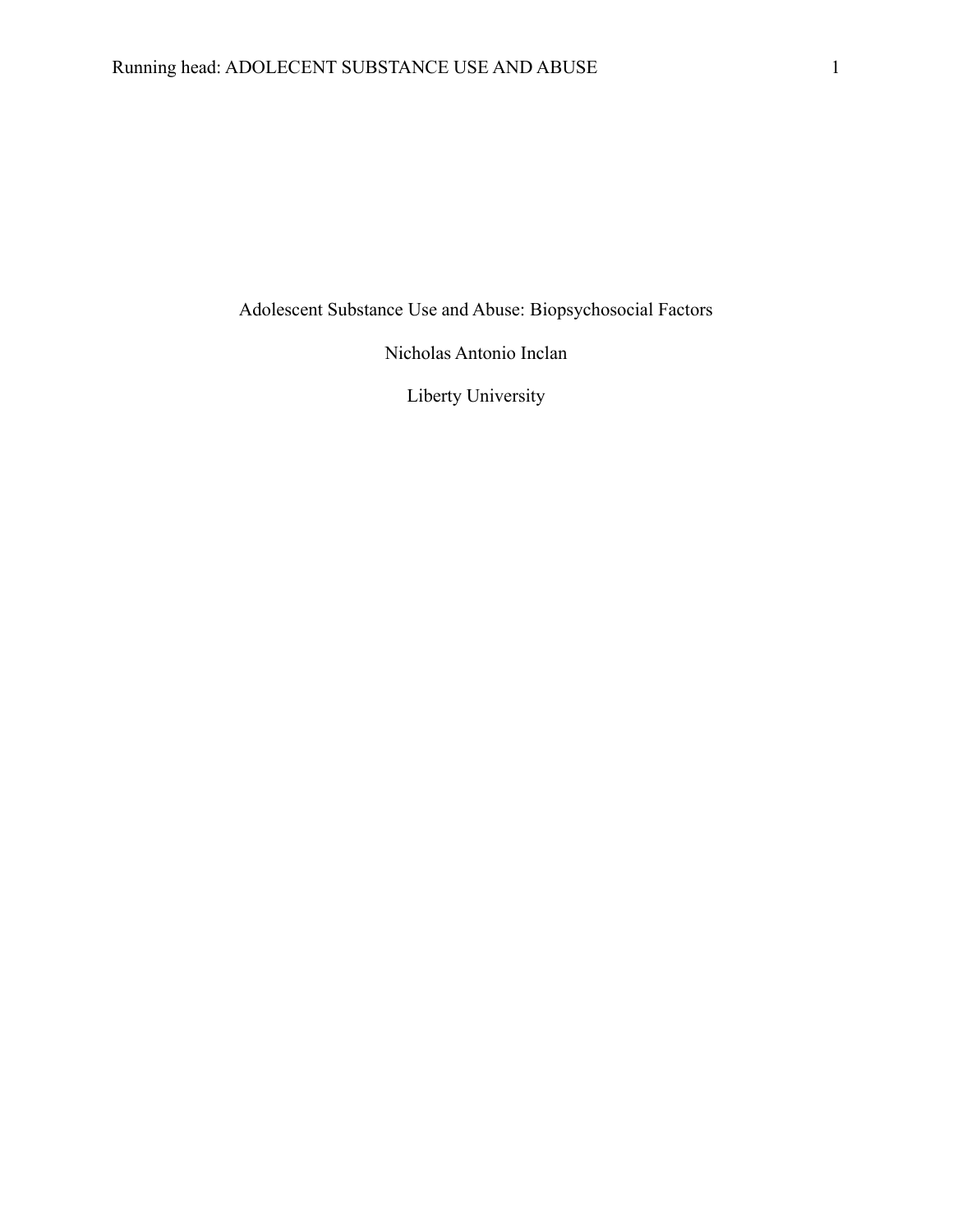Adolescent Substance Use and Abuse: Biopsychosocial Factors

As individuals' transition into the adolescent development stage, they will be confronted with multiple psychophysiological, neurobiological and social changes. For various reasons, adolescents' risk-taking behavioral tendencies are heightened which may lead to experimenting with, using and abusing both legal and illicit substances. Given that substance use and abuse is prevalent, local agencies have developed various programs to help caregivers of those who may struggle with substance use or abuse. Caregivers of adolescents may benefit from having a better understanding of the various psychophysiological, neurobiological and social changes that adolescents go through. Being equipped by psychoeducational programs, caregivers could be considered first line aids in the event that an adolescent succumbs to substance abuse.

## **Substance Use, Abuse and Addiction in Adolescence**

Even in a psychophysiological healthy individual, the adolescent phase of human development involves various challenges which may prove to be sources of tremendous psychological pressure (Wong, Hall, Justice, & Hernandez, 2015; Stepteau-Watson, & Tolliver, 2018). Given that numerous developmental changes are occurring across multiple dimensions (psychophysiological and social) some adolescents may have difficulty navigating through these changes (Wong et al., 2015; Stepteau-Watson, & Tolliver, 2018). In addition to the stress, pressure and new challenges adolescents inevitably encounter, a common theme of the adolescent stage is an increase in the exploratory risk-taking behavior. These behaviors include those that are associated with substance experimentation, both illicit and legal (Bergman, Dudovitz, Dosanjh, & Wong, 2019; Miller, & Cook, 2017; Wong et al., 2015; Stepteau-Watson, & Tolliver, 2018; Hasanbegović-Anić, Sandić, & Alispahić, 2018). As stated by Hasanbegović-Anić et al. (2018), the adolescent stage is unfortunately associated with the use and abuse of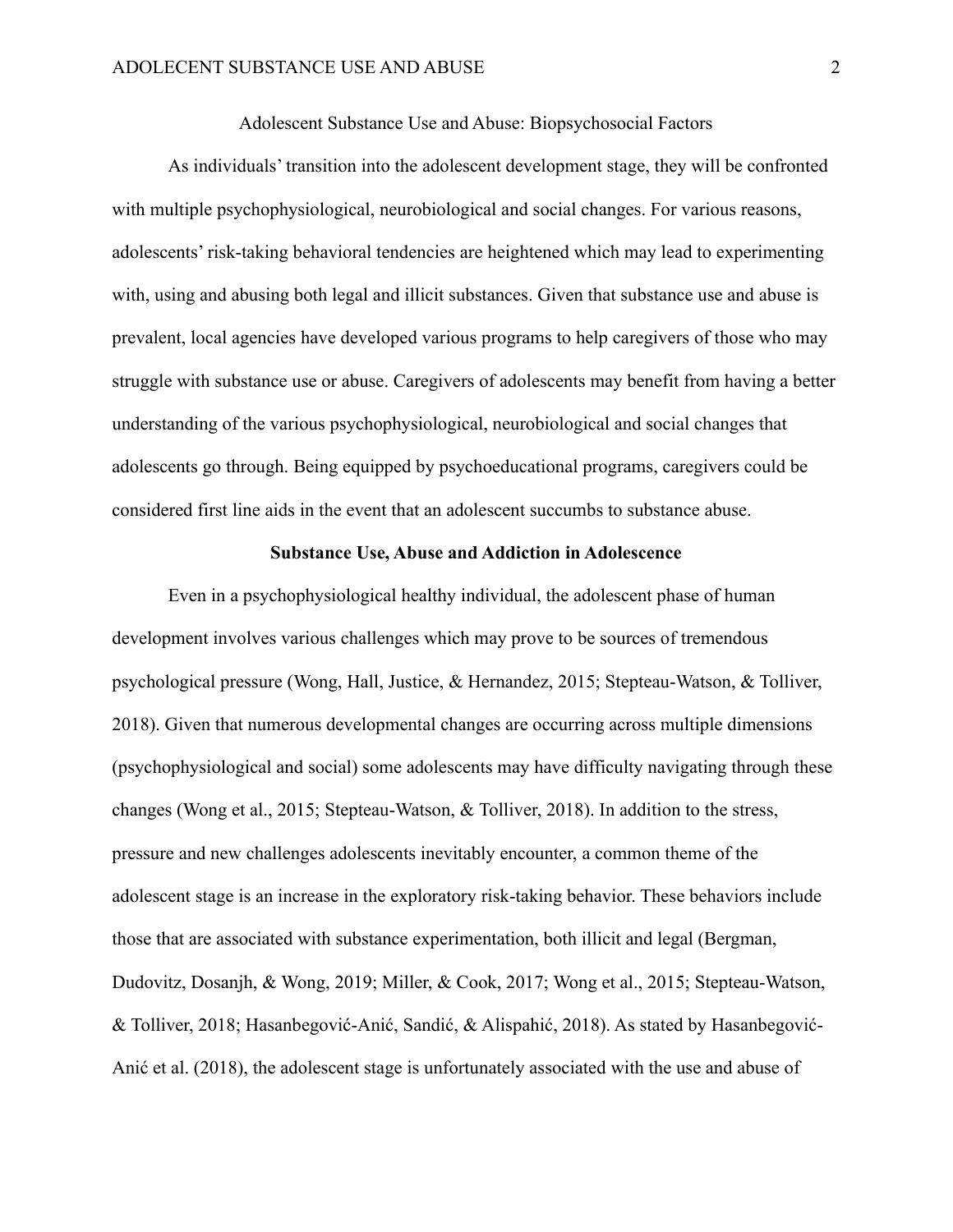several substances including, but not limited to, alcohol, inhalants, opiates, hallucinogens and marijuana. Epidemiological studies present numerous theories that suggest why such a prevalence of adolescent risk-taking behavior occurs. These theories include, but are not limited to, inadequate executive cognitive functionality, juvenile neurobiological development, psychosocial factors (peer, cultural and family relationships) and genetic predispositions (Miller, & Cook, 2017; Stepteau-Watson, & Tolliver, 2018; Wong et al., 2015; Hasanbegović-Anić et al., 2018).

Neurobiologically speaking, the ventral striatum, a vital component of the brain that manages reward processes and motivation, could be maladaptively developed or excessively activated during various psychosocial conditions which may contribute to an increase in reward seeking behaviors (Miller, & Cook, 2017; Wong et al., 2015). Additionally, adolescents' executive cognitive functionality is underdeveloped resulting in a delinquency of suppressing the onslaught of risk-taking behavioral tendencies (Miller, & Cook, 2017; Stepteau-Watson, & Tolliver, 2018). These studies suggest that those adolescents who are further neurobiologically developed may have a greater degree of intrinsic resilience which could result in superior psychological suppression of risk-taking behavioral tendencies.

For others, the literature supports the idea that extrinsic resilience may be developed by psychosociological processes which include adolescent/caregiver psychoeducational programs, developing peer/social resistance techniques, psychotherapy, spiritual development and development of prosocial relationships (Hasanbegović-Anić et al., 2018; Wong et al., 2015; Bergman et al., 2019; Stepteau-Watson, & Tolliver, 2018; Miller, & Cook, 2017). Spiritually speaking, research conducted by Stepteau-Watson and Tolliver (2018) support the idea of utilizing spirituality to reframe situations that adolescents may find challenging. This aligns with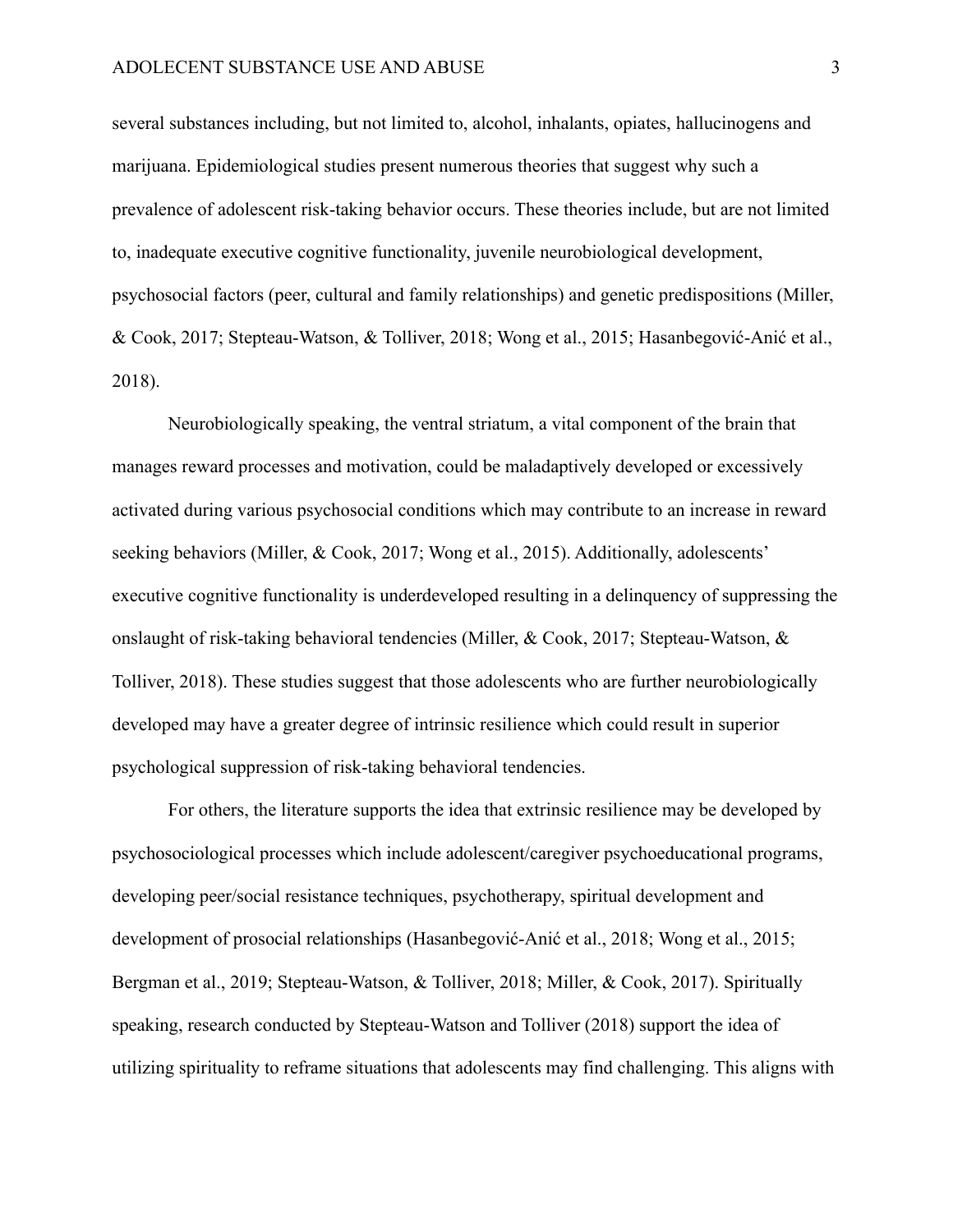the Apostle Paul's instructions to the faithful brethren in Colossae. He stated that instead of focusing on and overwhelming one's psychological processes with earthly matters, one should focus their cognitions, and keep them focused, on God's Word (Colossians 3:2, AMP). As suggested by Stepteau-Watson and Tolliver (2018), the Church may be a good starting point for adolescents seeking assistance with substance use and abuse.

Provided that each individual and circumstance is unique, there does not appear to be a universal solution for helping adolescents who experiment with, use or abuse substances. Parents and caregivers alike may need to explore various treatment programs that best suit their adolescent's personality and circumstances.

## **Substance Abuse Prevalence and Local News Coverage**

Prevalence of the use, abuse and addiction to both legal and illicit substances has unfortunately been rising (Hasanbegović-Anić et al., 2018). Locally, in Louisville, Kentucky, lawmakers have collaborated with various stakeholders including educators, police, doctors, clergy members, paramedics, health officials and struggling addicts to develop a program targeted to help those with mental illnesses and substance abuse disorders (Warren, 2018a). Additionally, because of substance abuse prevalence, the state of Kentucky passed a law that allows parents and caregivers to force adolescents into rehab programs (Warren, 2018b). As mentioned previously, the literature does not support the idea that there is a universal solution for helping those with substance use or abuse. Individuals or caregivers seeking to help loved ones should explore all treatment options with the hope of successfully identifying a treatment plan that best fits the individual.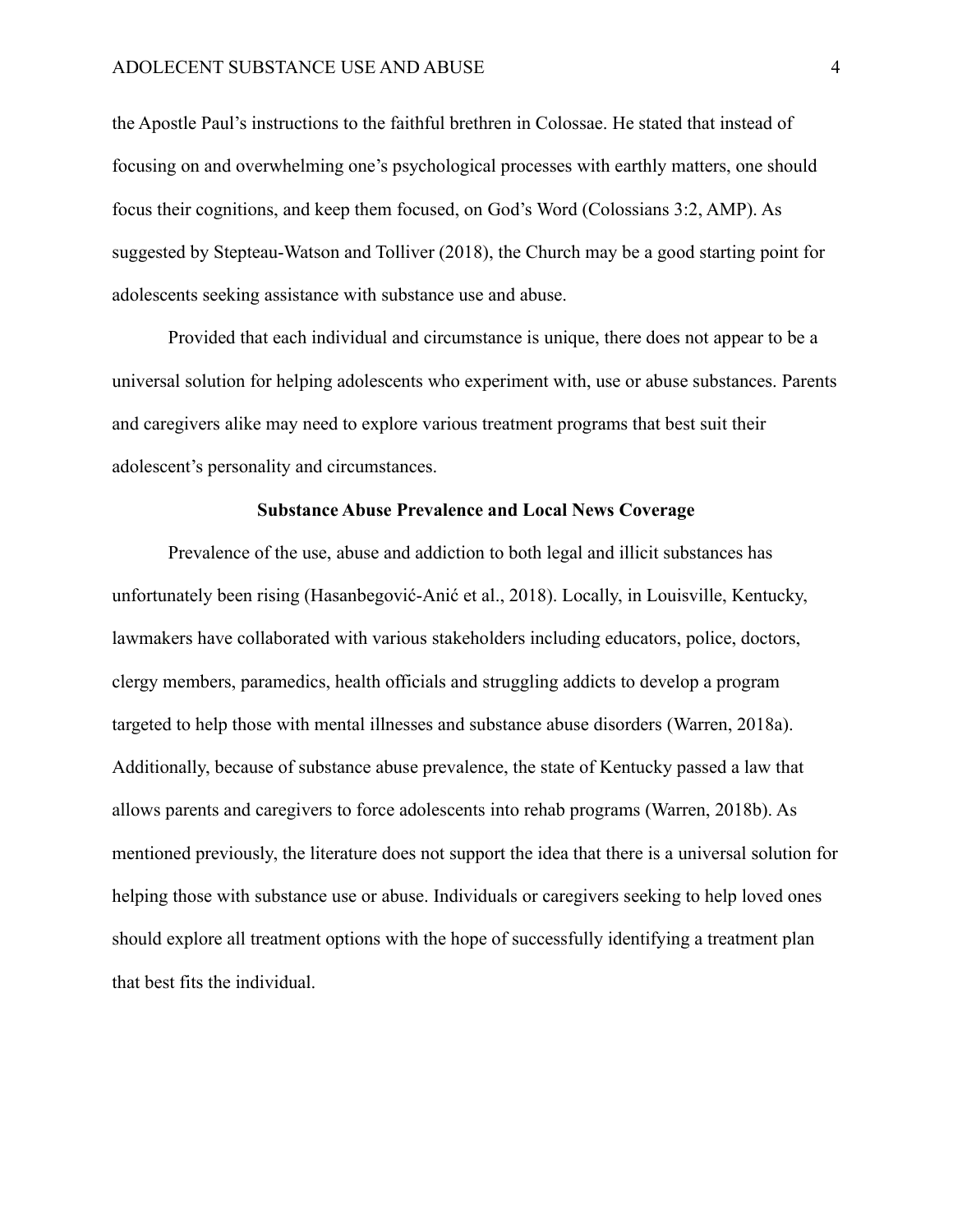## **Conclusion**

Adolescents will inevitability be confronted with numerous challenges across both psychophysiological and social domains. Because adolescents are starting to explore their social roles, a large portion of challenges will likely occur from psychosocial dynamics, primarily peer relationships. Even though psychosocial development is vital to adolescents, they do have a greater proclivity for risk-taking behaviors. This is partly due to inadequate or underdeveloped cerebral functionality. As a result, adolescents may find it difficult to suppress excessive risktaking behaviors that could lead to experimenting with, using and abusing substances. An unfortunate truth is that substance abuse and use is prevalent throughout society. Cities and states have developed various programs in the attempt to fight against the adverse effects of substance abuse. Various treatment options are available for those wanting to seek help. These include psychoeducational programs, psychotherapy, development of prosocial relationships as well as seeking spiritual guidance. Given that individuals are unique, there is not a universal approach to treatment. Adolescents and caregivers are encouraged to seek treatment options that best suit their specific demands.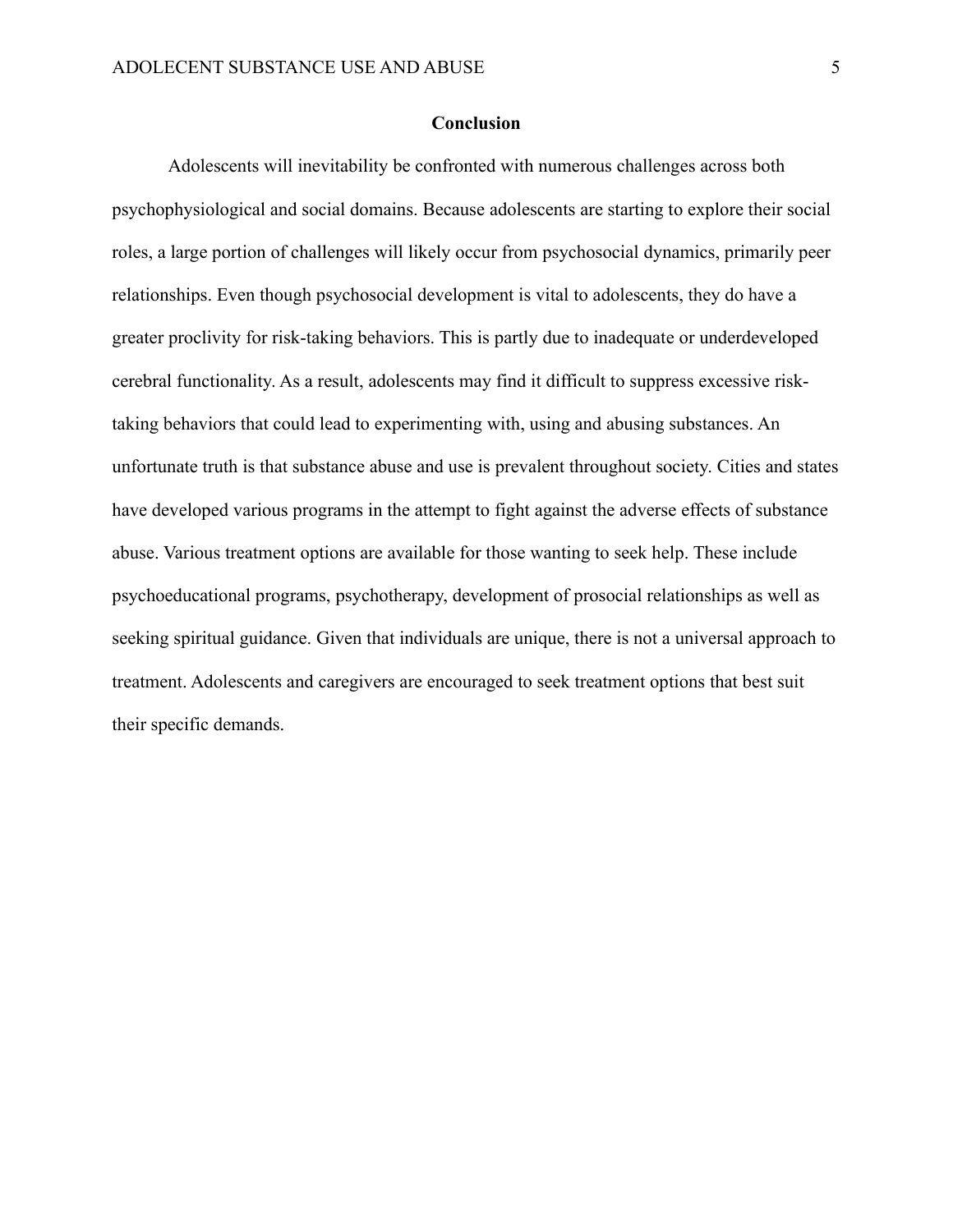## References

- Bergman, P., Dudovitz, R. N., Dosanjh, K. K., & Wong, M. D. (2019). Engaging parents to prevent adolescent substance use: A randomized controlled trial. *American Journal of Public Health*, *109*(10), 1455–1461. https://doiorg.ezproxy.liberty.edu/10.2105/AJPH.2019.305240
- Hasanbegović-Anić, E., Sandić, A., & Alispahić, S. (2018). Prevention of substance abuse in children and adolescents: Evidence based practice approach. Epiphany, 11(1), 11–29. Retrieved from https://search-ebscohostcom.ezproxy.liberty.edu/login.aspx?direct=true&db=hlh&AN=135134182&site=ehost-

live&scope=site

Jones, R. M., Vaterlaus, J. M., Jackson, M. A., & Morrill, T. B. (2014). Friendship characteristics, psychosocial development, and adolescent identity formation. *Personal Relationships*, *21*(1), 51–67. https://doi-org.ezproxy.liberty.edu/10.1111/pere.12017

Miller, A., & Cook, J. M. (2017). The adolescent substance use risk continuum: A cultural, strengths-based approach to case conceptualization. *Professional Counselor*, *7*(1), 1–14. Retrieved from https://search-ebscohostcom.ezproxy.liberty.edu/login.aspx?direct=true&db=eric&AN=EJ1159707&site=ehostlive&scope=site

Stepteau-Watson, D., & Tolliver, D. E. (2018). An African-Centered approach to intervening with African American adolescents involved in substance abusing behavior. *Western Journal of Black Studies*, *42*(3/4), 147–157. Retrieved from https://search-ebscohostcom.ezproxy.liberty.edu/login.aspx?direct=true&db=ofm&AN=139040401&site=ehostlive&scope=site